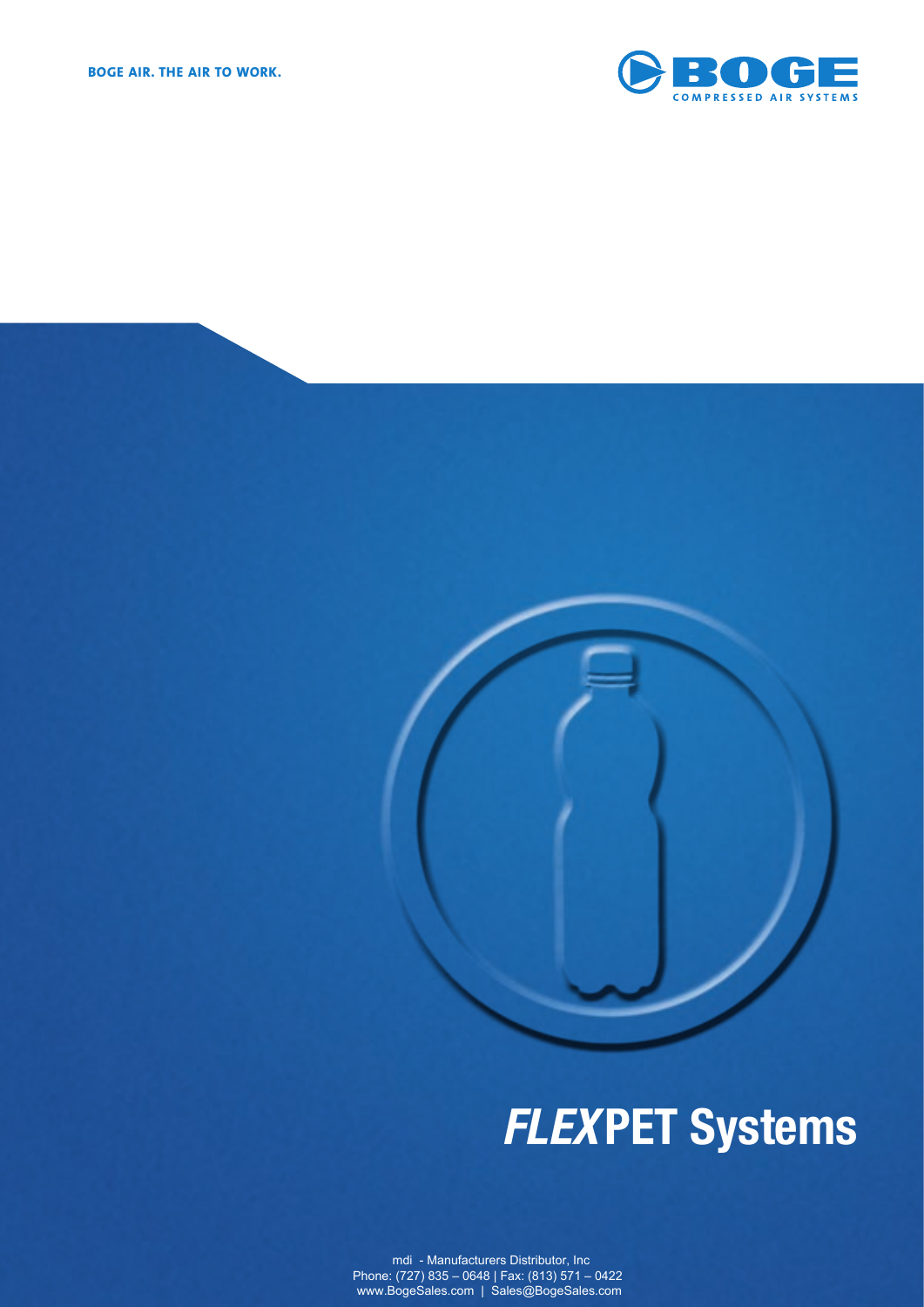## Powerful and flexible for PET: **BOGE** *FLEX***PET Systems.**

Performance range: 93 - 1076 m<sup>3</sup>/h





#### **FLEXIBLE DESIGN**

BOGE *FLEX***PET** is supplied with an aircooled screw compressor – with the required FAD to meet demand. They come with proportional control in order to virtually eliminate idling. Water cooled versions are optional.



### **MAXIMUM EFFICIENCY**

The BOGE *FLEX***PET** allows you to generate as much compressed air as is actually needed at the pressure required to a maximum 40 bar pressure. By doing so this eliminates unnecessary pressure generation and saves energy. Several boosters are simultaneously controlled by means of an intelligent control system.



### **HIGHEST QUALITY**

BOGE *FLEX***PET** produces technically oil free and dry blow air without any oil vapours or odours. The use of BOGE FoodLub-H1 oil guarantees the highest FDA quality compressed air.



#### **COMPLETE SYSTEM**

Boosters, dryer, filters, receivers, and switch cabinet are mounted onto a skid. The components are fully piped and wired and the skid only requires a single power supply (Stainless steel pipework optional).

**2 BOGE AIR. THE AIR TO WORK. BOGE AIR. THE AIR TO WORK.**  mdi - Manufacturers Distributor, Inc Phone: (727) 835 – 0648 | Fax: (813) 571 – 0422 www.BogeSales.com | Sales@BogeSales.com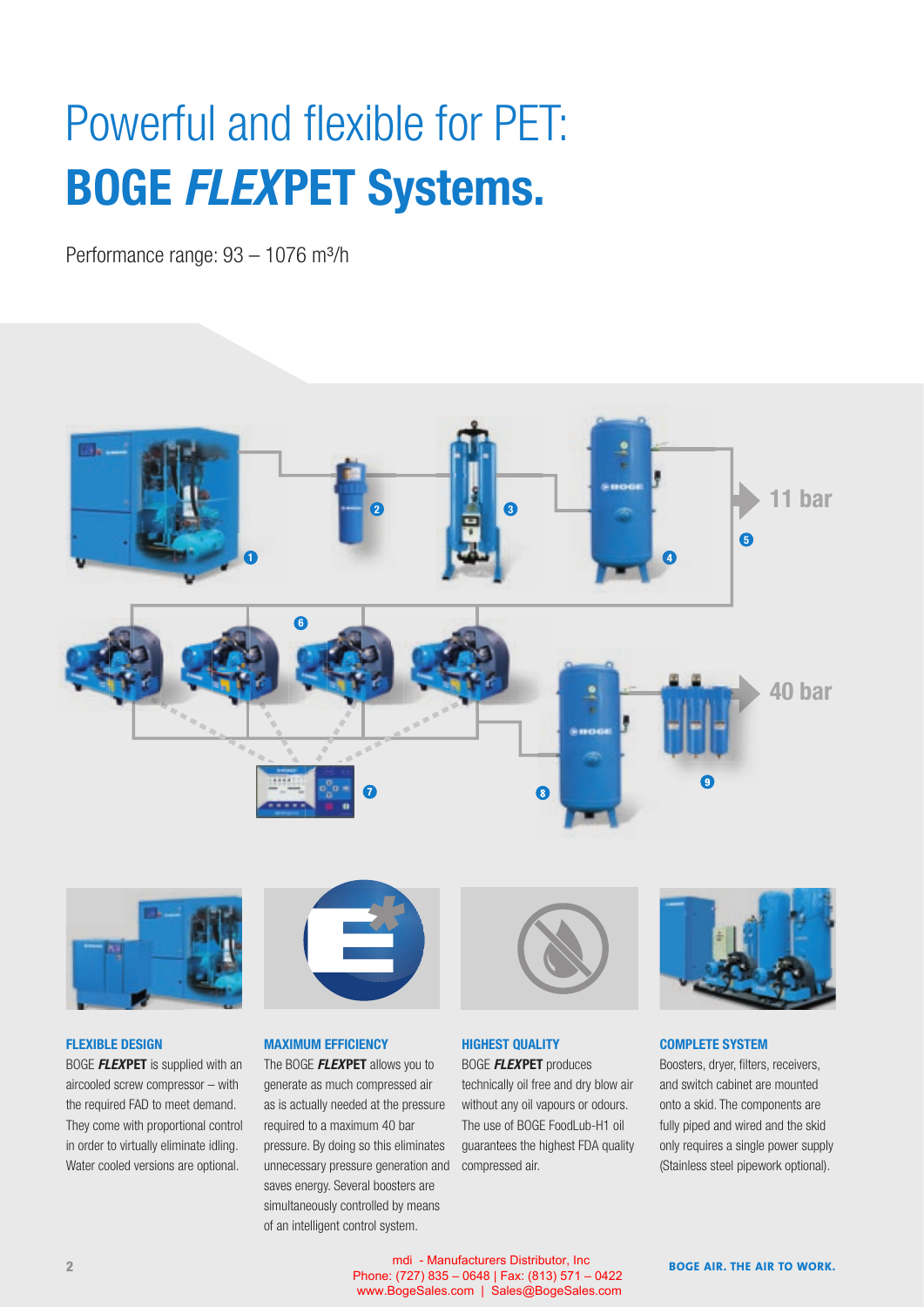**A modular compressed air system to meet the requirements of your PET bottle application: BOGE FLEXPET has been designed for total flexibility and convenience. The individual components can be assembled on-site**  according to specific requirements and the prevailing site conditions. **A screw compressor generates air to 11 bar which is then dried to a pressure dew point of -40°C. Boosters then make the required operating pressure up to a maximum of 40 bar. This pressure control saves energy.**

#### *FLEX***PET-COMPONENTS**

- **1** Screw compressor for generation of 11 bar compressed air
- **2** Cyclone separator with automatic level controlled condensate drain
- **3** Adsorption dryer with synchronous compressor control including pre-filter and after-filter, optionally with dew point control, for dry compressed air (quality class 2 according to DIN ISO 8573-1; 1991)
- **4** Low pressure air receiver
- **5** Outlet of dry and technically oil free air
- **6** High pressure booster for generation to 40 bar,
- supplied by a screw compressor or from an existing compressed air network
- **7 air**telligence master control
- **8** High pressure air receiver
- **9** Filter station equipped with high pressure fine filter,
	- micro filter and active charcoal filter, for dry and technically oil free blow air (quality class 1 according to DIN ISO 8573-1; 1991)



#### **Model configuration according to conditions below \*\*\***

| TU                           | 30 °C |
|------------------------------|-------|
| Height above sea level 250 m |       |
| Relative humidity            | 50%   |

| <b>BOGE</b><br><b>Free air</b><br><b>Model</b><br>delivery<br>at 40 bar |      | <b>Screw compressor</b><br>Max. pressure 11 bar |                | <b>Adsorption dryer</b> | <b>Compressed</b><br>air receiver<br>11 bar | <b>Booster compressor</b><br>Max. pressure 40 bar |                        | <b>Total</b><br>free air<br>delivery | <b>Compressed</b><br>air receiver<br>41 bar |           |
|-------------------------------------------------------------------------|------|-------------------------------------------------|----------------|-------------------------|---------------------------------------------|---------------------------------------------------|------------------------|--------------------------------------|---------------------------------------------|-----------|
|                                                                         |      |                                                 |                | FAD**                   |                                             | Capacity*                                         |                        | FAD**                                |                                             | Capacity* |
|                                                                         |      |                                                 | $m^3/h$ Model  |                         | $m^3/h$ Model                               | in litres   Model                                 |                        | $m^3/h$                              | $m^3/h$                                     | in litres |
| <b>BFP</b>                                                              | 100  |                                                 | $93$ S 20-2    | 121                     | <b>DAZ 26</b>                               | 1000                                              | SRHV 170-10            | 93                                   | 93                                          | 1000      |
| <b>BFP</b>                                                              | 160  | 159                                             | $\vert$ S 40-2 |                         | 222   DAZ 36                                | 1000                                              | <b>SRHV 280-10</b>     | 159                                  | 159                                         | 1000      |
| <b>BFP</b>                                                              | 240  | 235                                             | $S$ 50-2       | 321                     | DAZ 61                                      | 1000                                              | SRHV 420-10            | 235                                  | 235                                         | 1000      |
| <b>BFP</b>                                                              | 270  | 269                                             | $\vert$ S 60-2 |                         | 354   DAZ 61                                |                                                   | 1000 SRHV 470-10       | 269                                  | 269                                         | 1000      |
| <b>BFP</b>                                                              | 320  |                                                 | 316 S 75-2     |                         | 408   DAZ 61                                | 1000                                              | 2 x SRHV 280-10        | 2 x 158                              | 316                                         | 1000      |
| <b>BFP</b>                                                              | 470  | 470                                             | S 100-2        |                         | 603   DAZ 101                               |                                                   | 1000 2 x SRHV 420-10   | 2 x 235                              | 470                                         | 1000      |
| <b>BFP</b>                                                              | 540  | 539                                             | S 125          |                         | 720   DAZ 126                               |                                                   | 1000 2 x SRHV 470-10   | 2 x 269                              | 539                                         | 1000      |
| <b>BFP</b>                                                              | 700  | 702                                             | S 150          |                         | 888   DAZ 161                               | 1000                                              | 3 x SRHV 420-10        | 3 x 234                              | 702                                         | 1000      |
| <b>BFP</b>                                                              | 810  | 807                                             | S 180          |                         | 1188   DAZ 201                              |                                                   | 1000 3 x SRHV 470-10   | 3 x 269                              | 807                                         | 1000      |
| <b>BFP</b>                                                              | 940  | 941                                             | S 180          |                         | 1188   DAZ 201                              |                                                   | 1000   4 x SRHV 420-10 | 4 x 235                              | 941                                         | 1000      |
| <b>BFP</b>                                                              | 1080 |                                                 | 1076 S 220     |                         | 1368   DAZ 261                              |                                                   | 1000 4 x SRHV 470-10   | 4 x 269                              | 1076                                        | 1000      |

\* Option: 1,500 litre receiver

\*\* The specified screw compressor free air delivery for pre-pressure generation does not represent the max. possible output but the optimum output of the respective design.

\*\*\* Deviating conditions may require a different combination of the single components from a technical, energetic and economical point of view.